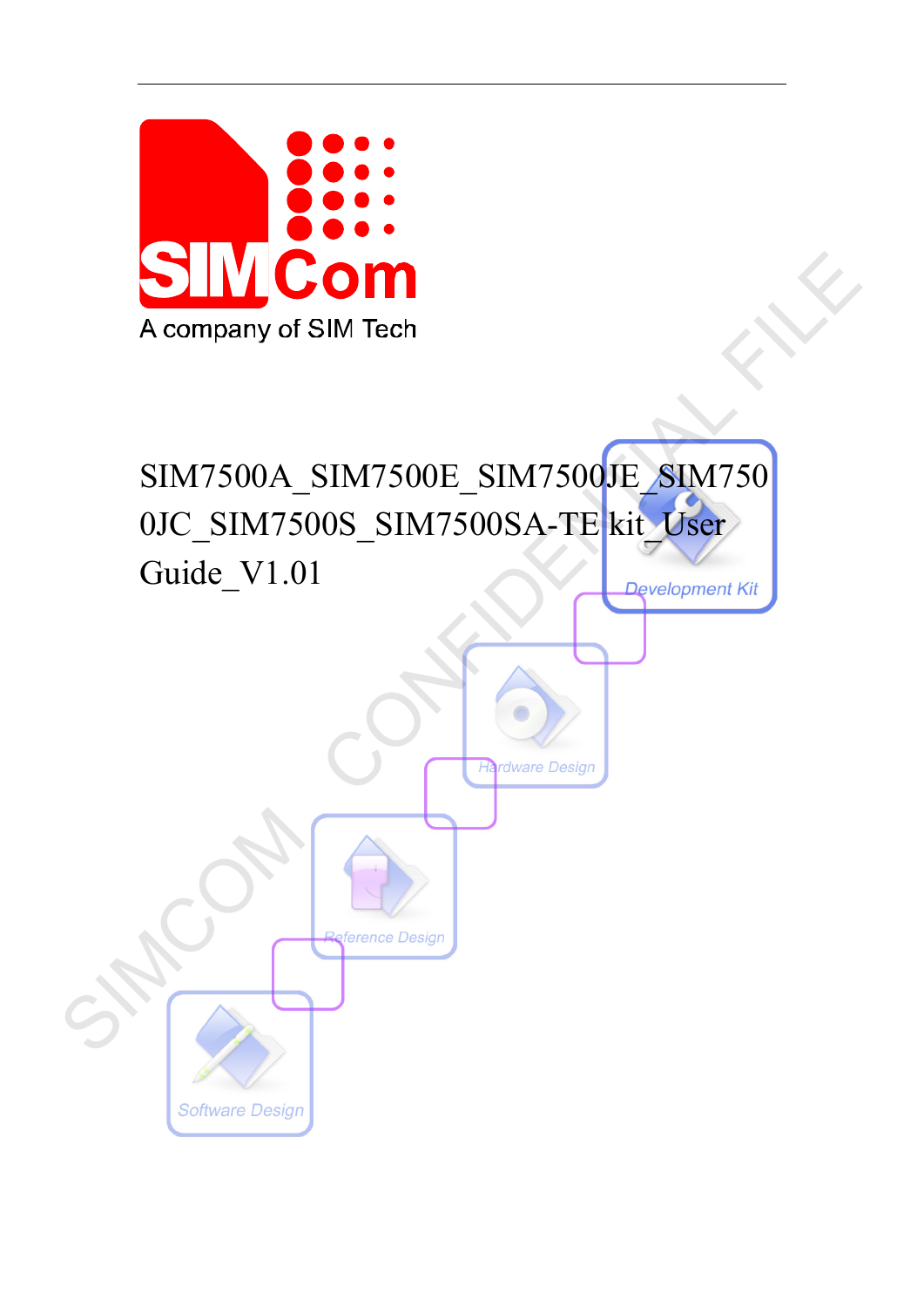

| <b>Document</b>    | SIM7500A SIM7500E SIM7500JE SIM7500JC SIM7500S SIM7500SA-TE |
|--------------------|-------------------------------------------------------------|
| <b>Title:</b>      | kit User Guide                                              |
| <b>Version:</b>    | 1.01                                                        |
| Date:              | 2016-10-25                                                  |
| <b>Status:</b>     | Release                                                     |
| <b>Document</b>    | SIM7500A SIM7500E SIM7500JE SIM7500JC SIM7500S SIM7500SA-TE |
| <b>Control ID:</b> | Kit User Guide V1.01                                        |

### **General Notes**

SIMCom offers this information as a service to its customers, to support application and engineering efforts that use the products designed by SIMCom. The information provided is based upon requirements specifically provided to SIMCom by the customers. SIMCom has not undertaken any independent search for additional relevant information, including any information that may be in the customer's possession. Furthermore, system validation of this product designed by SIMCom within a larger electronic system remains the responsibility of the customer or the customer's system integrator. All specifications supplied herein are subject to change. Statins:<br>
Realistic Exploress Control SIMCSOOL SIMCSOOL SIMCSOOL SIMCSOON SIMCSOON SIMCONS CONTINUES CONTINUES CONTINUES CONTINUES CONTINUES CONTINUES CONTINUES CONTINUES CONTINUES CONTINUES CONTINUES UPON UNITS AND CONTI

#### **Copyright**

This document contains proprietary technical information which is the property of SIMCom Limited., copying of this document and giving it to others and the using or communication of the contents thereof, are forbidden without express authority. Offenders are liable to the payment of damages. All rights reserved in the event of grant of a patent or the registration of a utility model or design. All specification supplied herein are subject to change without notice at any time.

#### *Copyright © Shanghai SIMCom Wireless Solutions Ltd. 2016*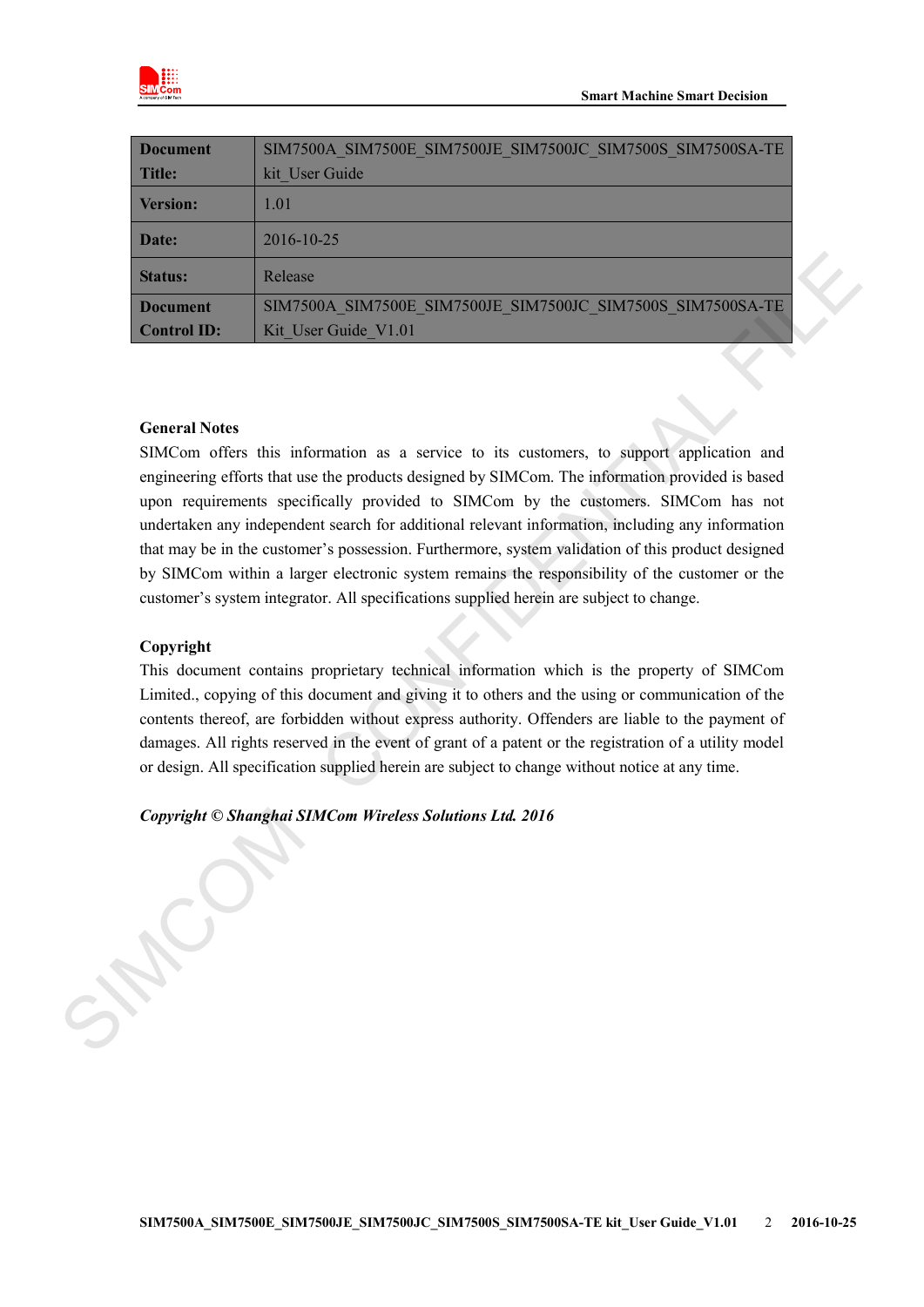

# <span id="page-2-0"></span>**Contents**

### **Table Index**

|--|--|

### **Figure Index**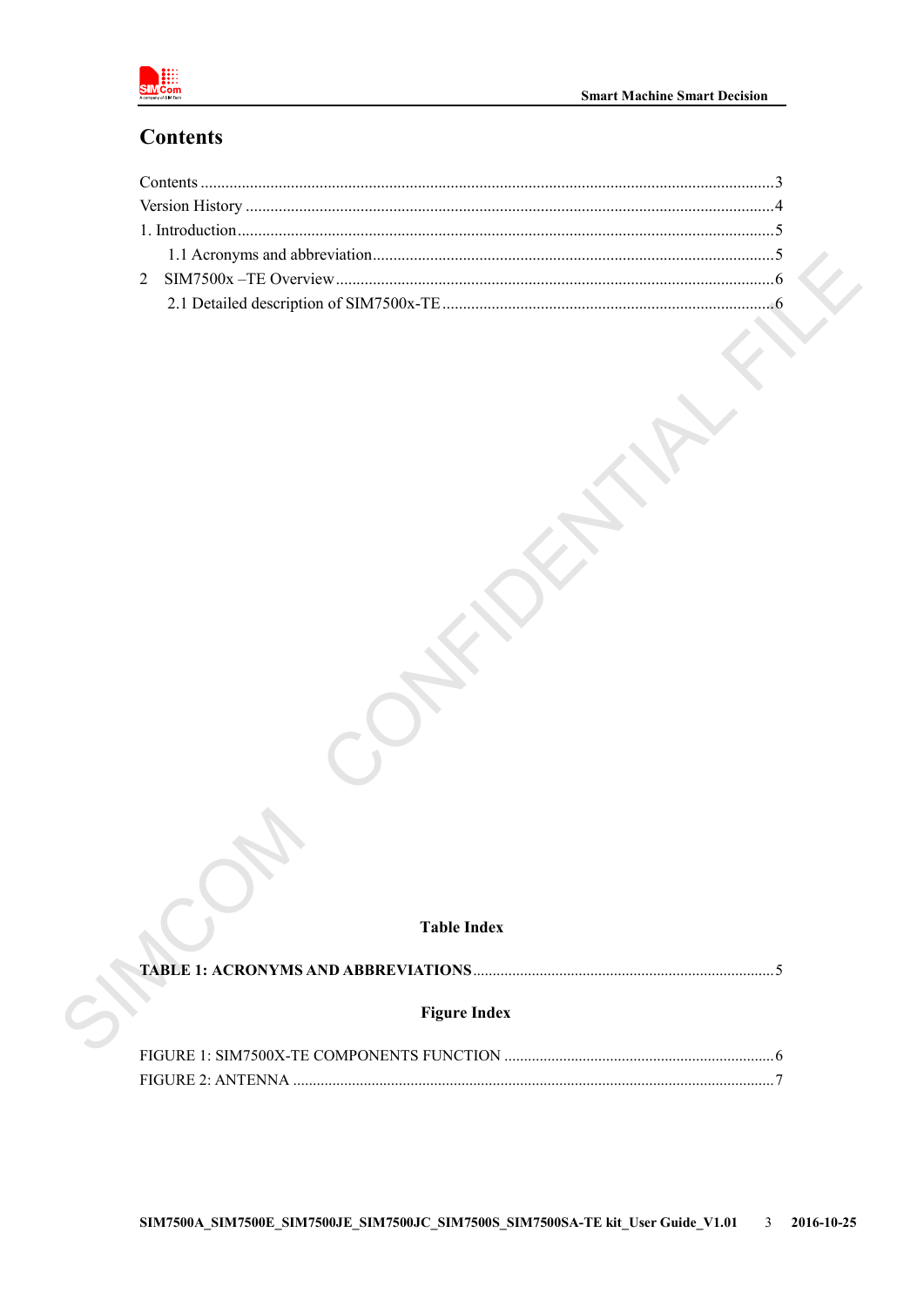

# <span id="page-3-0"></span>**Version History**

|                 | <b>Version</b> | <b>Description of change</b>   | Author     |
|-----------------|----------------|--------------------------------|------------|
| $2016 - 7 - 14$ | $1.00\,$       | Origin                         | Sunshengwu |
| 2016-10-25      | $1.01\,$       | ADD SIM7500E/JE/JC/S/SA Module | Sunshengwu |
|                 |                |                                |            |
|                 |                |                                |            |
|                 |                |                                |            |
|                 |                |                                |            |
|                 |                |                                |            |
|                 |                |                                |            |
|                 |                |                                |            |
|                 |                |                                |            |
|                 |                |                                |            |
|                 |                |                                |            |
|                 |                |                                |            |
|                 |                |                                |            |
|                 |                |                                |            |
|                 |                |                                |            |
|                 |                |                                |            |
|                 |                |                                |            |
|                 |                |                                |            |
|                 |                |                                |            |
|                 |                |                                |            |
|                 |                |                                |            |
|                 |                |                                |            |
|                 |                |                                |            |
|                 |                |                                |            |
|                 |                |                                |            |
|                 |                |                                |            |
|                 |                |                                |            |
|                 |                |                                |            |
| SHEC            |                |                                |            |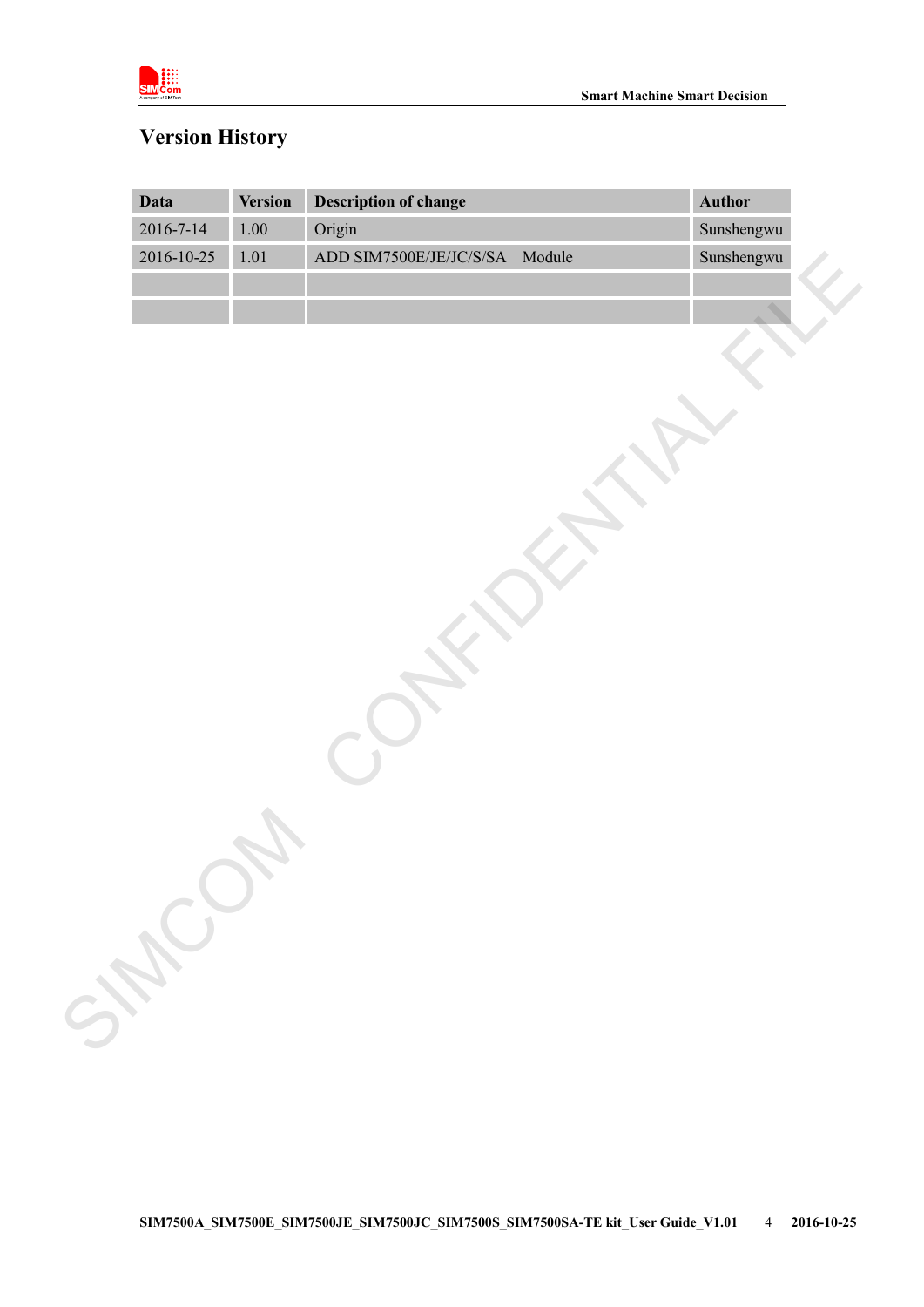

# <span id="page-4-0"></span>**1. Introduction**

This document give the usage of SIM7500x-TE, user can get useful information about the SIM7500x-TE quickly through this document.

### <span id="page-4-1"></span>**1.1 Acronyms and abbreviation**

### <span id="page-4-2"></span>**Table 1: Acronyms and abbreviations**

| Global Navigation Satellite System<br><b>Universal Serial Bus</b> |
|-------------------------------------------------------------------|
|                                                                   |
|                                                                   |
|                                                                   |
|                                                                   |
|                                                                   |
|                                                                   |
|                                                                   |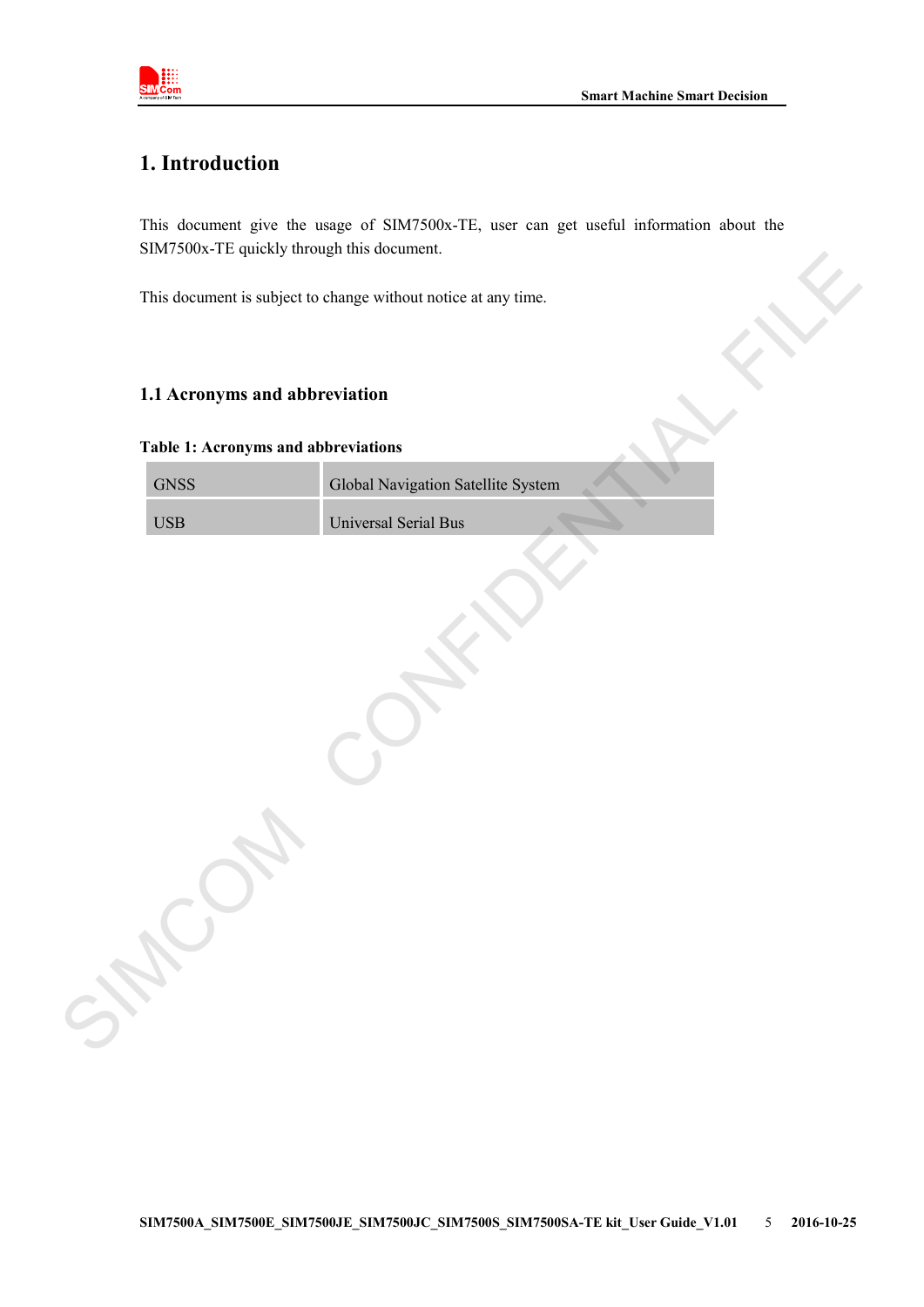

### <span id="page-5-0"></span>**2 SIM7500x –TE Overview**

### <span id="page-5-1"></span>**2.1 Detailed description of SIM7500x-TE**

This chapter introduces the functions of each component. The components C/D/G are the MAIN\_ANT/ GNSS\_ANT / AUX\_ANT SMA connectors, and the connectors B/E/F are reserved for dug.



**Figure 1: SIM7500x-TE components function**

<span id="page-5-2"></span>A: USB interface, support USB communication with SIM7500x . B: AUX\_ANT RF connector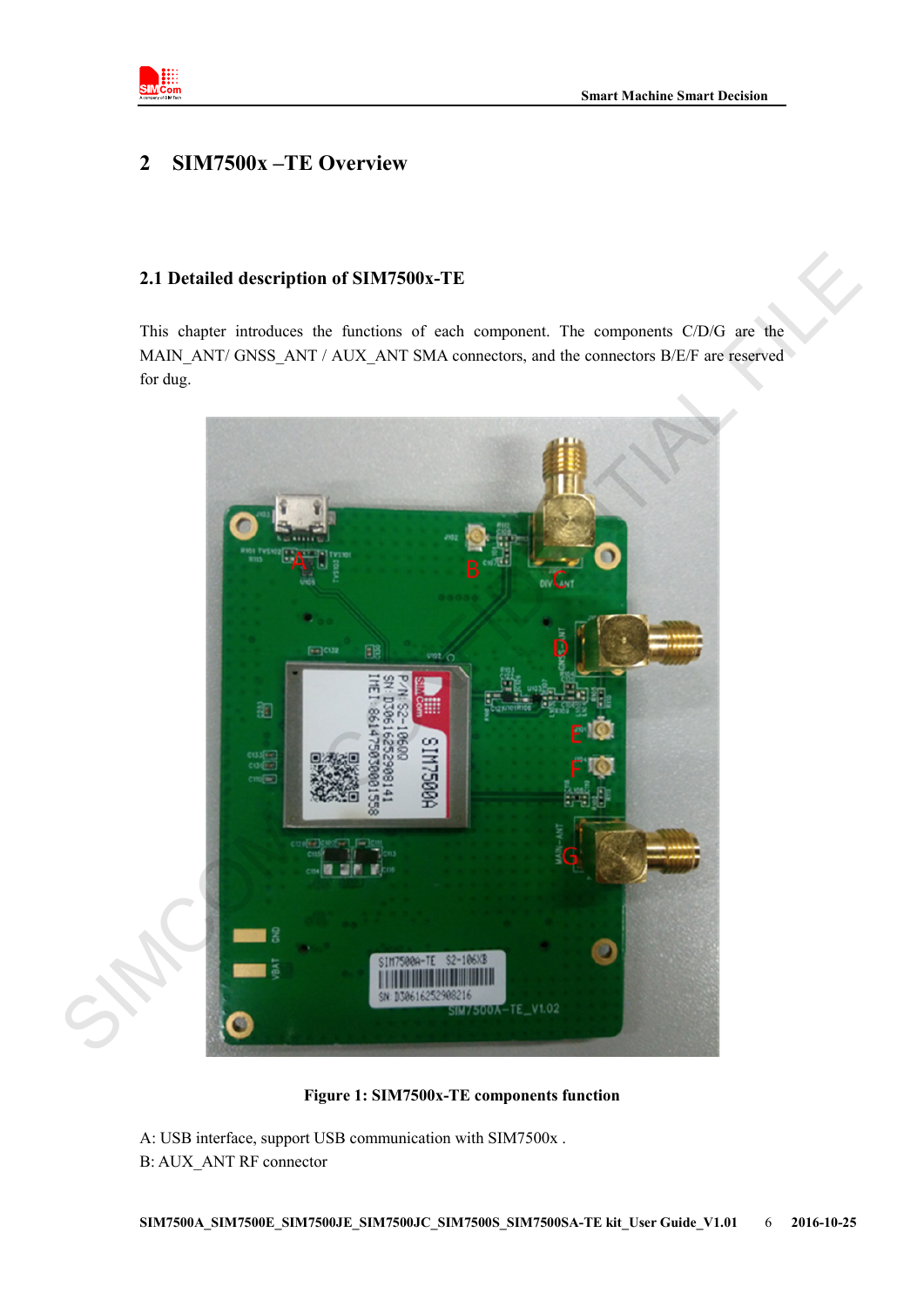

C: AUX\_ANT SMA connector.

- D: GNSS\_ANT SMA connector.
- E: GNSS\_ANT RF connector.
- F: MAIN\_ANT RF connector.
- G: MAIN\_ANT SMA connector.



**Figure 2: Antenna**

<span id="page-6-0"></span>H: GNSS Antenna I: MAIN and AUX Antenna

*Note: SIM7500A-TE kit do not have GNSS Antenna .*